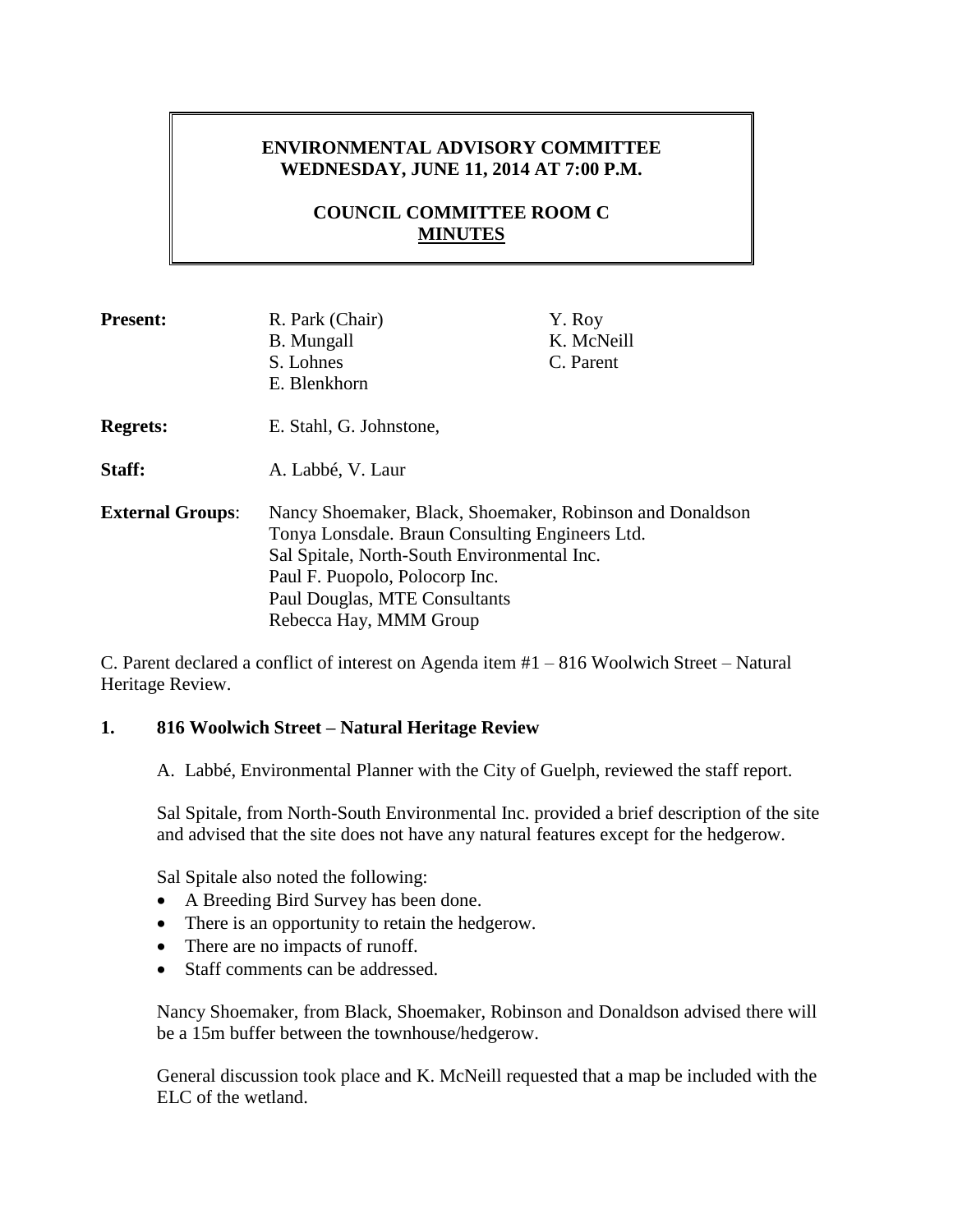Moved by B. Mungall and seconded by Y. Roy

"That the Environmental Advisory Committee conditionally support the Natural Heritage Review prepared by North South Environmental, with the following conditions:

That the Natural Heritage Review be rebranded as a Scoped EIS and revised to include:

- a) Species-at-Risk Screening utilizing appropriate background sources such as NHIC and in consultation with the MNR.
- b) Confirmation that there are no potential impacts to the PSW as a result of the proposed SWM and Servicing Plan as described in the Functional Servicing Report undertaken by Braun Consulting.
- c) Confirmation that the existing buffer width (which includes the entire Cityowned lands) is adequate to protect the long-term integrity of the PSW.
- d) A detailed Tree Inventory and Preservation Plan which seeks to preserve the northern hedgerow as well as mature trees in good condition throughout the site and most particularly the mature, individual trees located north of proposed Building A."

# **Motion Carried**

### *1 member abstained*

E. Blenkhorn declared a conflict of interest on Agenda item #2 – 66 Eastview Road – Environmental Implementation Report.

### **2. 66 Eastview Road – Environmental Implementation Report**

A. Labbé, Environmental Planner with the City of Guelph, reviewed the staff report.

Rebecca Hay, from MMM Group spoke to comments in the staff report and advised on the following:

- 1. Site Plan Change at Carter Drive
	- Carter Drive will deal with at a later stage.
- 2. Wetland Water Balance and Stormwater Management
	- Wetland Key issues are wetland water balance.
	- Lake bank sedge does have tolerance to fluctuations.
	- Monitoring Program are waiting for comments from GRCA and will then be able to finalize further.
- 3. Biological and Surface Water Monitoring Protocol and Baseline Data
	- Normally look at 2 year time frame.
	- Will work with the GRCA and the City to come up with an appropriate monitoring plan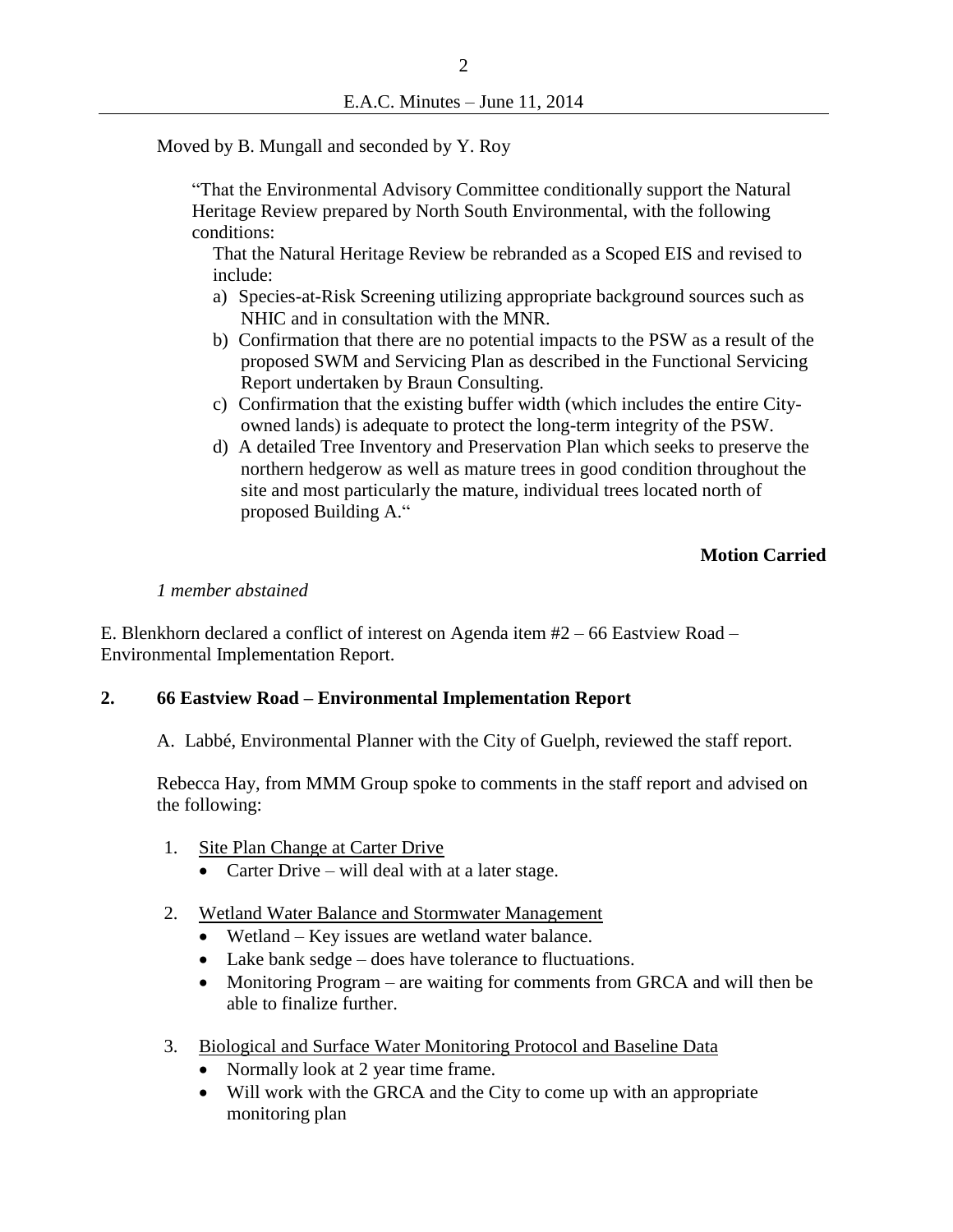- 4. Trail Alignment
	- Not much room, grading concerns
	- Sediment basin would be in the same location of ultimate SWM.
- 5. Tree Conservation Plan
	- Will sort out issue of owner/proponent shared trees
	- Will work with the City for compensation plantings in the SWMP within Carter Park

General discussion took place and the consultants were available to respond to questions from the Environmental Advisory Committee.

C. Parent noted the following:

- Acknowledged Wetland Water Balance section and asked that it relates literature findings to what is on site.
- Page 5 conditions for amphibians to breed will persist. Need to monitor water quality. Need Salt Management Plan
- Monitoring Supports the idea of monitoring beyond 1 year post construction.
- That adaptive management for encroachment issues be included in the monitoring plan with particular emphasis on how these measures would be implemented (i.e. funded);
- Page  $7 -$  Amphibian Surveys
	- o Wood Frog/Leopard Frog have been identified. Suggests considering 1 or 2 more monitoring nights during early spring (total of 5 surveys).
	- o Adaptive management of encroachment
- Page 8 Monitoring Report final report should be explicit in terms of effectiveness.
- B. Mungall noted the following:
- Page 8 Debris Clean Up There are a lot of tires in the wetland and would like to see them removed.
- Suggested naturalization of trail sooner rather than later as this would supress a lot of informal uses on the site.

Y. Roy noted that the Homeowner's Brochure is too technical and it needs to use language the general public can understand.

Moved by C. Parent and seconded by S. Lohnes

"That the Environmental Advisory Committee conditionally support the Environmental Implementation Report prepared by MMM, with the following conditions:

- That mini-piezometers are utilized in the monitoring plan;
- That water quality parameters are included in the monitoring plan;
- That the monitoring plan be minimum 3 year post-construction;